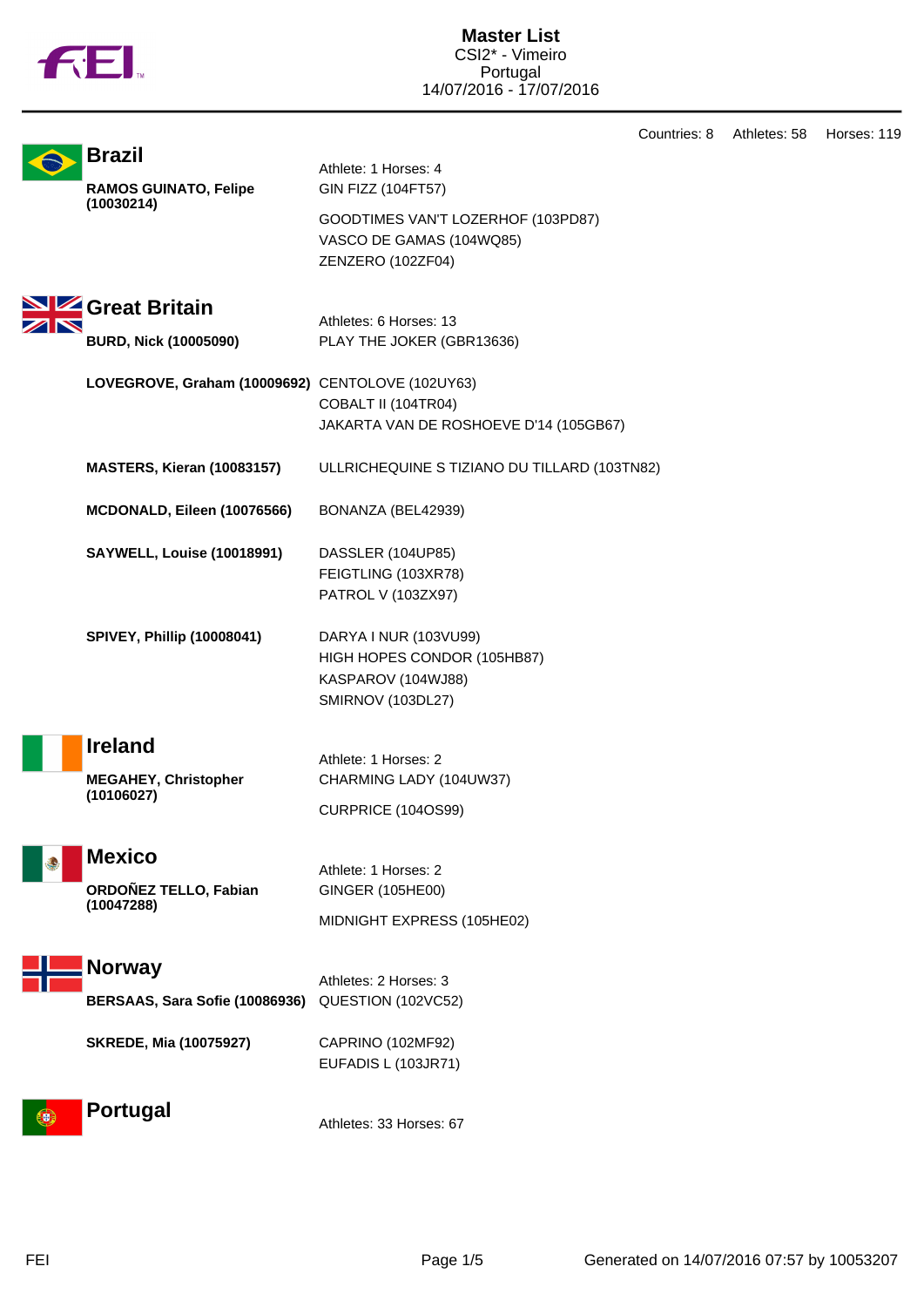

| <b>ALMEIDA, António Matos</b>                                | BIKO LALAN (103DA07)                                                                         |  |
|--------------------------------------------------------------|----------------------------------------------------------------------------------------------|--|
| (10037763)                                                   | EPICOR DA GANDARINHA (104VA40)<br>NIKEL DE PRESLE (FRA45479)<br>SNOOPY DE LA ROQUE (103RJ68) |  |
| AMORIM, Carla Castro (10075794) CATY CAT (104GY06)           |                                                                                              |  |
| CARVALHO, José Maria Godinho EMILTON (105HF40)<br>(10079442) |                                                                                              |  |
| CHUVA, Joao (10000474)                                       | ANTONIO (103DA05)<br>COOL DESIGN 6 (104IC21)<br>VIRGINIA DREAM (GER46262)                    |  |
| <b>COSTA, Luis Felipe (10010382)</b>                         | CORAL NZ (104WN62)<br>D POMME DO PARISOL (103WK25)                                           |  |
| ELL, Norbert (10006323)                                      | CALL ME LIBERTY (104FF16)<br>CARDENTA (104FF18)<br>T-QUINTA (POR40298)                       |  |
| <b>FERNANDES, Luis Silva</b><br>(10041947)                   | EVITA J (104MX84)<br>JE T ADORE VAN T RUYTERSHOF (104FN64)                                   |  |
|                                                              | JOLY COEUR VAN HET KRIEKENHOF (104FP09)                                                      |  |
| <b>FERNANDES, Mario Wilson</b><br>(10011635)                 | JASPER VAN'T GESTELHOF (104FP05)                                                             |  |
|                                                              | KANNAN KOPF (104EP22)                                                                        |  |
|                                                              | SAHEL VILLA ROSE (103PQ89)<br>SALTHO DE LA ROQUE (103VO22)                                   |  |
| FERREIRA - PINTO, Sebastiao<br>(10000397)                    | CHADRICK (103ND76)                                                                           |  |
|                                                              | DARKO-EQD (BEL40812)                                                                         |  |
| FERREIRA PINTO, Sara (10002733) FAST FORWARD (103KD97)       |                                                                                              |  |
| <b>FRIAS, Vitor (10005812)</b>                               | BIG BLONDI (104RA47)<br>QAHINA LA BERBERE (103EO43)                                          |  |
| <b>FRUTUOSO DE MELO, Antonio</b><br>(10009411)               | ANANAZ (102WJ91)                                                                             |  |
|                                                              | CHASSANA (104EW96)<br>USTTI 9Z (104GZ72)                                                     |  |
| <b>FRUTUOSO DE MELO, Marina</b>                              | APRIOL 2 (102QT59)                                                                           |  |
| (10007782)                                                   | CALUBET (104AB58)<br>CANTANO (USA42621)                                                      |  |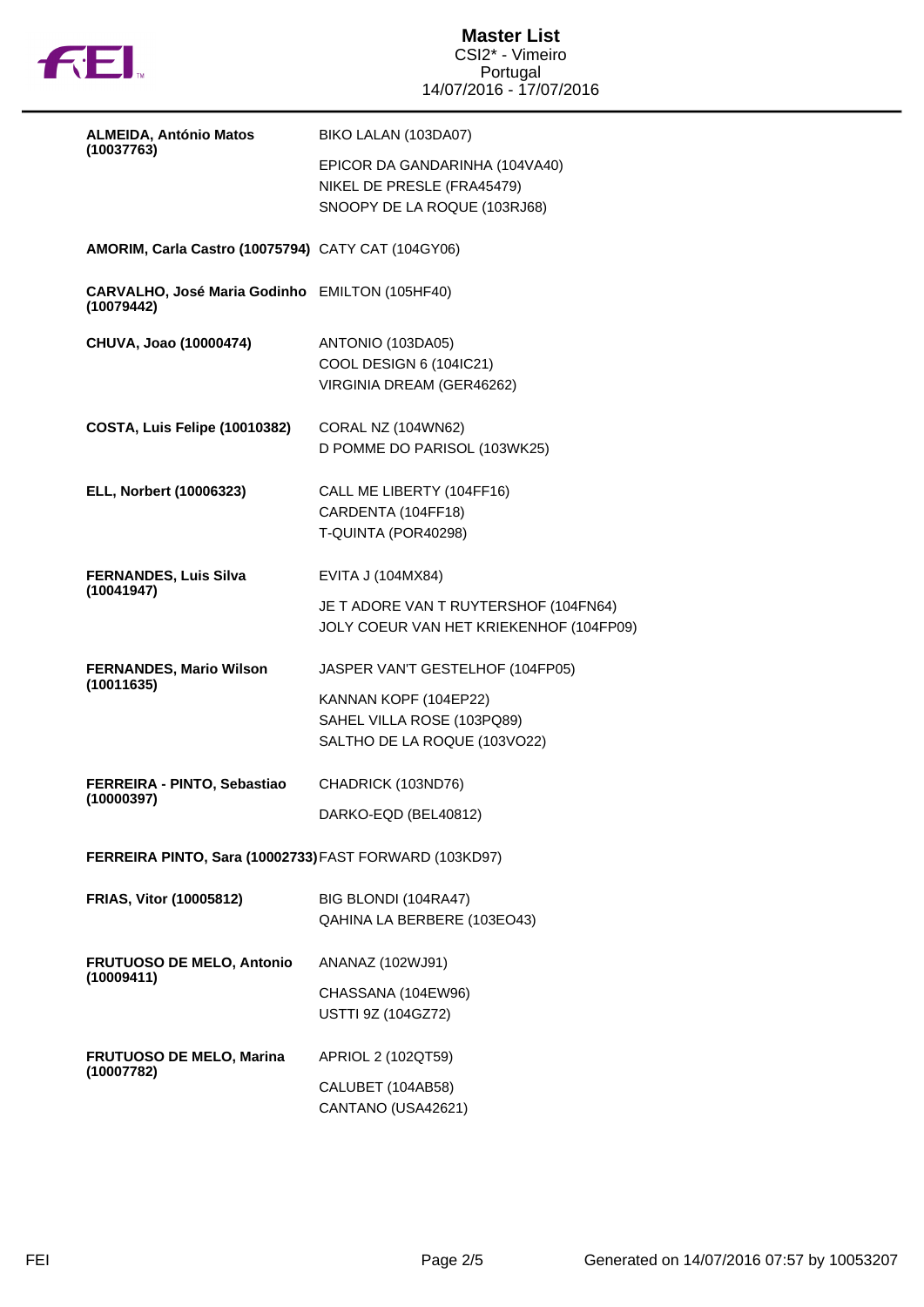

**Master List** CSI2\* - Vimeiro Portugal 14/07/2016 - 17/07/2016

| <b>GONÇALVES, Luis Sabino</b>                                            | FILOU IMPERIO EGIPCIO (103OF83)                                          |
|--------------------------------------------------------------------------|--------------------------------------------------------------------------|
| (10011416)                                                               | IMPERIO EGIPCIO RIVAGE (103QZ71)                                         |
| LIBANO MONTEIRO, Maria Do<br>Rosário (10043098)                          | ARAGORN 94 (104EJ39)                                                     |
|                                                                          | CHELSIE (102VD28)                                                        |
| MARQUILHAS, João (10024782)                                              | TAM TAM DE BACON (103TL67)<br>W DIVA ROSA MFS (103TJ27)                  |
|                                                                          |                                                                          |
| <b>MASCARENHAS DE LEMOS,</b><br>Alexandre Sampaio (10039732)             | ANGEL Z (103WQ40)                                                        |
| <b>MATIAS, Vera (10048804)</b>                                           | HERO VAN'T POLDERHOF (105BZ45)                                           |
| <b>MATOS AFONSO PEREIRA, Maria EXCALIBUR (1030175)</b><br>Ana (10112199) |                                                                          |
| <b>MONIZ DA MAIA, Eduardo</b><br>(10114966)                              | REGULUS DE SCELLON (103QS71)                                             |
| <b>NETTO DE ALMEIDA, Eduardo</b>                                         | FAVORIET (102UT69)                                                       |
| (10023698)                                                               | ZANDOR (102VY01)                                                         |
| PORTELA CARNEIRO, Antonio                                                | CASPER (104JG78)                                                         |
| (10009419)                                                               | UNION JACK DE COMNENE (104RS23)                                          |
| PORTELA DE MORAIS, Martim<br>(10002196)                                  | ACHEO DI SAN PATRIGNANO (104FR92)                                        |
|                                                                          | CILGEN (GER44947)                                                        |
|                                                                          | GINA VAN OVERIS (103MG90)<br>SEA COAST DALI (103WC80)                    |
|                                                                          |                                                                          |
| <b>RELVAS, Antonio (10010582)</b>                                        | DOLCE VITA (104JR01)                                                     |
| RIBEIRO, Patricia (10105412)                                             | COYAL (103MG80)                                                          |
| <b>RIBEIRO TELLES, Pedro</b><br>(10064730)                               | CANTATE (103OB07)                                                        |
|                                                                          | RIOS OLIVEIRA, Joana (10041071) BALLYBUR DON CLOVER (POR40291)           |
| ROCHA, Rafael Dinis (10046681)                                           | FOCUS (104SO63)                                                          |
|                                                                          | RADIEUSE DE SAINTE HERMELLE (POR40214)                                   |
| <b>SANTOS PEREIRA GOMES, Ana</b><br>Margarida (10097610)                 | SUDWINDS CARLO (104EG93)                                                 |
| <b>SEABRA, Duarte (10004022)</b>                                         | AXELLE M Z (105AK22)<br>NINTENDER STAR (105BV81)<br>QUONTENDER (103WR58) |
|                                                                          | <b>TOTTY (104VT65)</b>                                                   |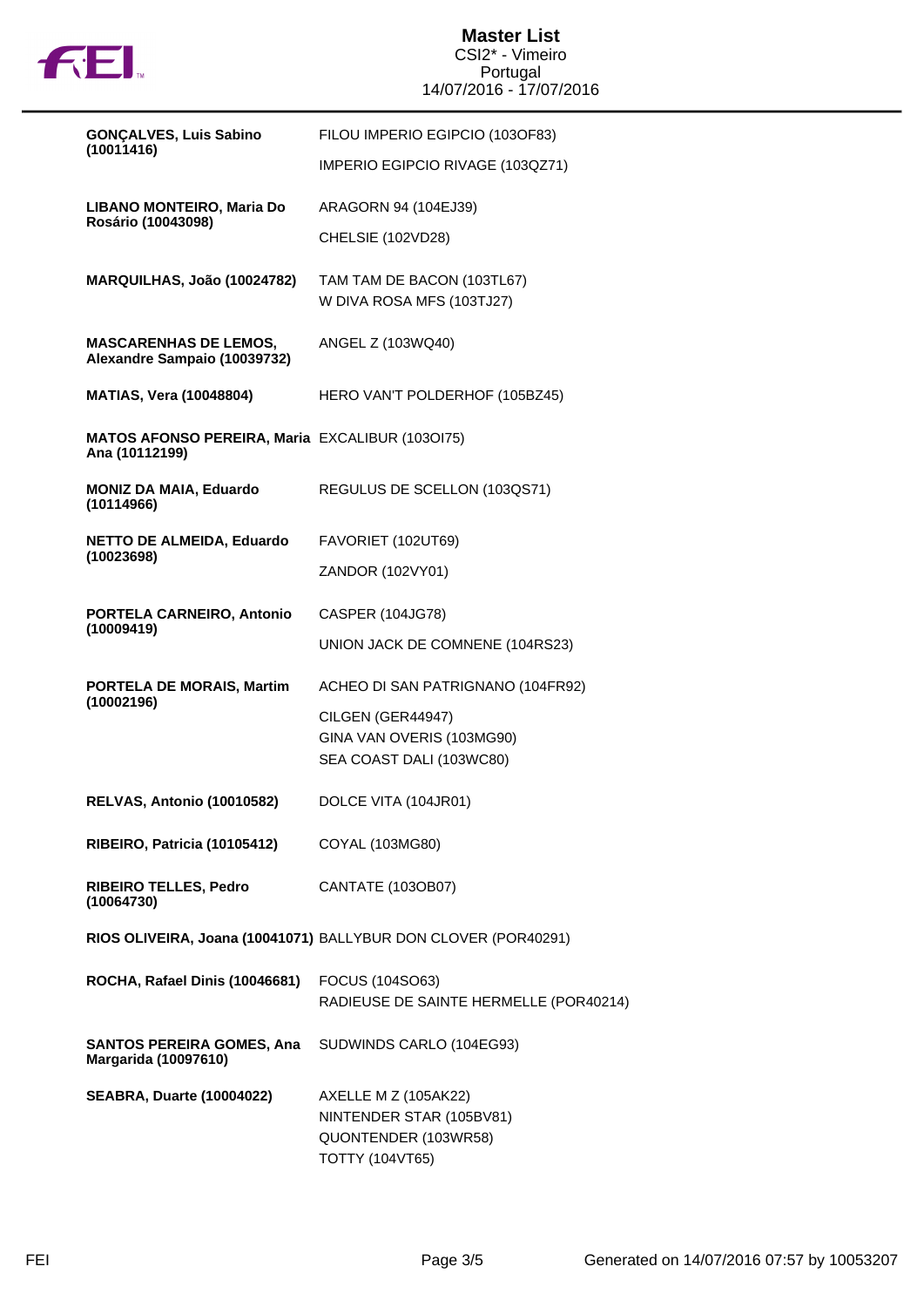

18

|  | SOARES, Magda (10095402)                           | DICAPRIO (103FU81)                                                                                          |
|--|----------------------------------------------------|-------------------------------------------------------------------------------------------------------------|
|  | <b>TAVARES, Hugo (10024049)</b>                    | <b>BILL (103LR09)</b><br>CONCORDE DA ANOBRA (103MZ91)<br>DECOLTAIRE T (103WK24)<br>PHEBUS DU FIEF (102VB96) |
|  | <b>VAZ GUEDES, Francisca</b><br>(10056255)         | L B CAILLOU (103MK69)                                                                                       |
|  | <b>Spain</b>                                       | Athletes: 13 Horses: 26                                                                                     |
|  | <b>AGUIRRE SAEZ, Ines Rosario</b><br>(10034748)    | PALLADIUM D'HAMMER (ESP41089)                                                                               |
|  | <b>BLAZQUEZ - ABASCAL, Teresa</b><br>(10006341)    | CAROLA (103TI95)                                                                                            |
|  | <b>CORTIGUERA - RUIZ, Juan</b><br>(10001827)       | BRISE DE COEUR (103UR03)                                                                                    |
|  | <b>GABARRON JIMENEZ, Jaime</b><br>(10076546)       | BRIONI DE VIDAU (105BW50)                                                                                   |
|  |                                                    | KAPPA DE QUIJAS (104OE78)<br>LILA DE QUIJAS (104SU00)<br>SUPREME DU MILON (104LB05)                         |
|  | JAUREGI APRAIZ, Iker (10114960) SIOLISCO (103ZO97) | VENI VICI (104XC85)                                                                                         |
|  | <b>JUAREZ BLASCO, Jorge</b>                        | CORRADINO (102ZL15)                                                                                         |
|  | (10004573)                                         | KANNASTIQUE DE WALYRO (104QP21)                                                                             |
|  | LASQUETTY ALONSO, Juan<br>Ignacio (10078999)       | ARIEL (103VE94)                                                                                             |
|  |                                                    | TIAMO MASSUERE (104CS99)                                                                                    |
|  | <b>MARTINEZ SANCHEZ, Ainhize</b><br>(10074923)     | LALBATROS DE CARTIGNY (FRA43821)                                                                            |
|  | MASTERS, Michaella (10083158)                      | CLINTINA (105BM00)                                                                                          |
|  | SERRANO SAENZ, Ivan (10001665)CHACCMAN (104GV68)   | HAPPY WIND VH EIKENHOF (104NP82)<br><b>MAFIA (104QB87)</b><br>NILAOS ROUGE (FRA46782)                       |
|  | TRAPOTE, Armando (10034774)                        | BACENTUS (103LA26)<br>MACAO (104SB52)<br>TINKERBELL (105BR91)                                               |
|  | <b>USON ARAMBURU, Natalia</b>                      | QUEBEC (105HJ29)                                                                                            |

**(10142740)**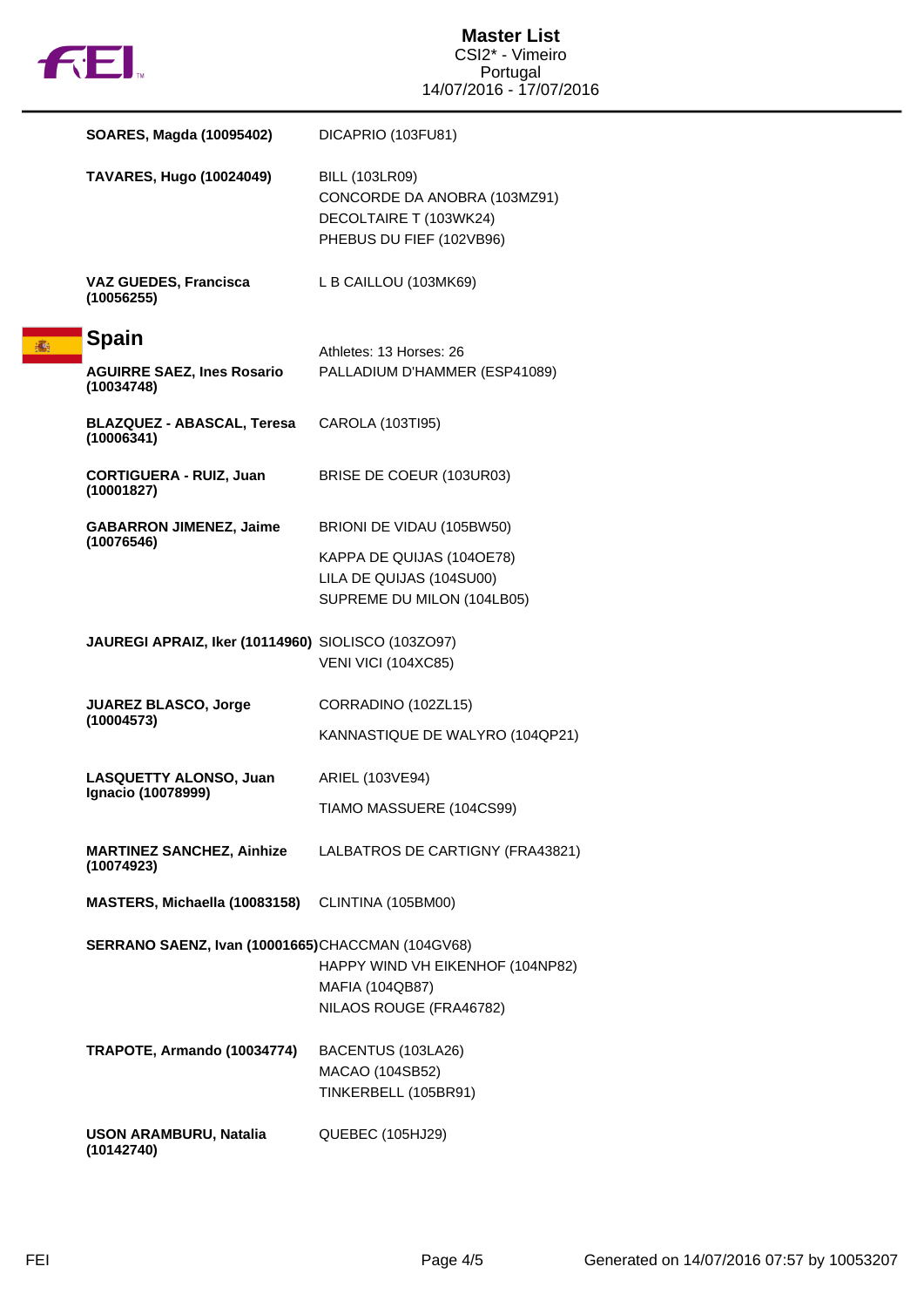

## **USON OLASO, David (10000554)** CANCOON 2 (103LS22) CHAMIRA 4 (103NR99)



Athlete: 1 Horses: 2 TRESOR DU DALOT (103YG60)

LORD DU MONT MILON (ESP40087)

XANANA (POR40632)